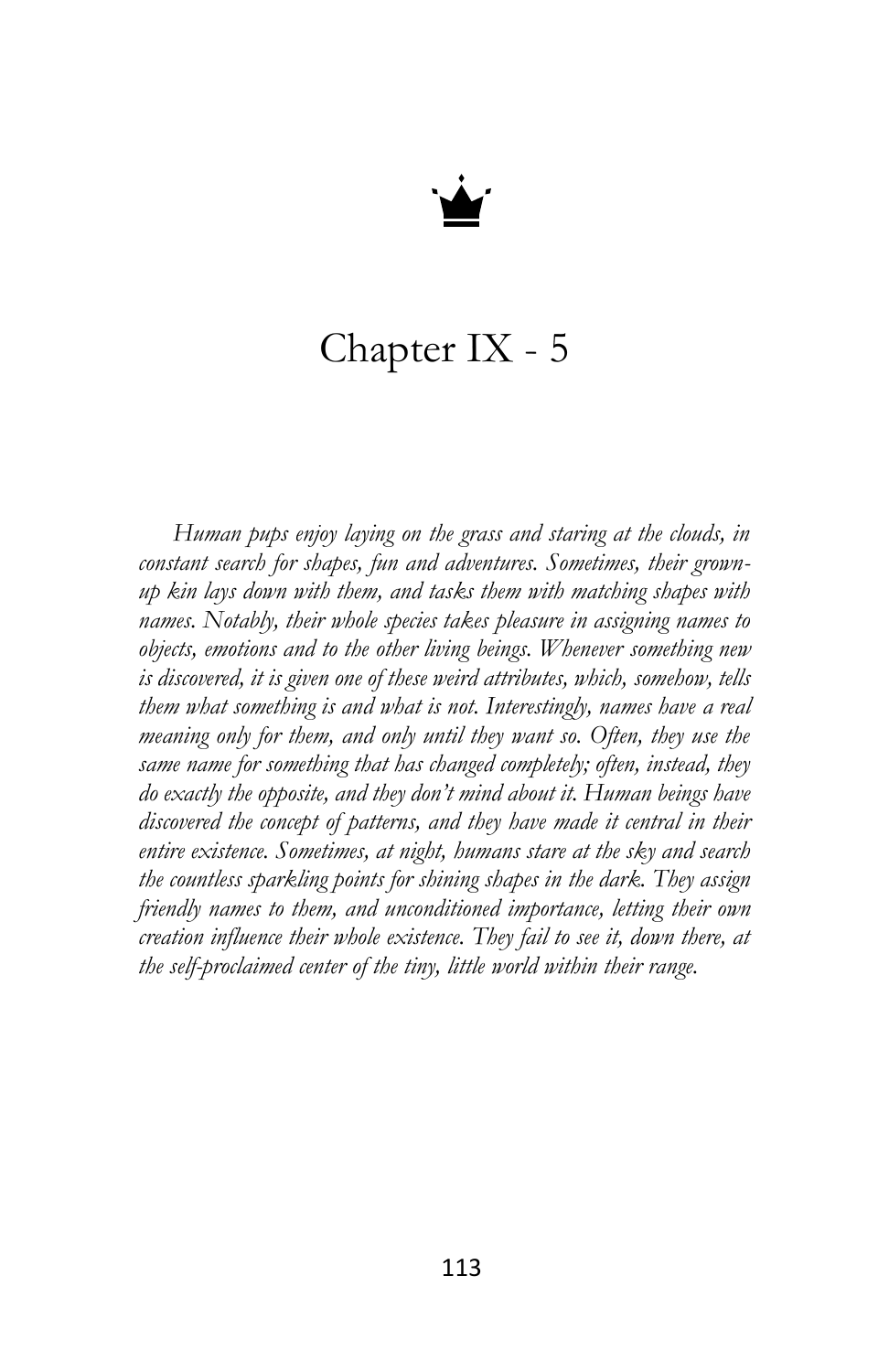"What is natural selection?" – asks Ujana – "Can you explain it before we meet them? Now I'm curious..."

"Sure, if you like! There's a lot to say and it's very interesting, you'll see! I hope it won't shock you..." – you add, smiling chuffed.

"No no, don't worry!"

"Cool. So, first... how about we discuss how animals learn the best behavior, even if they cannot communicate?"

"This is impossible to me" – he replies, surprised and engaged – "I really want to see if you convince me!"

"Yes, it's almost magical. I mean, many people know how it works because they read it at school, but it's not easy to understand what it implies, and one..."

"But you do, right?" – he asks, full of admiration.

"Well, I've studied it too but not really in depth. Let's say that I thought about it and read some books."

"Books, books, so many books!"

"Hehe, maybe. Let me think about an example, just to start" – you make another long, emphatic pause – "OK, let's start with something that doesn't deal with animals... for the moment!"

" $OK$ "

"So, let's assume" – you throw an entertained glance at the boy – "let's assume we have a bag full of marbles, with different colors, materials and size."

"I like marbles!"

"Great! Then, imagine that you close the bag and leave it on the table: what will happen to the marbles after, say, ten years?"

"What will happen... nothing?"

"Nothing, of course: all marbles will stay where they are. Now, imagine throwing them inside a big, big box, that we had prepared for this special occasion. You close this box and shake it, as much as you like: what will happen now?" – you ask, suggesting that the question was again rhetorical.

"What will happen? They will roll and hit each other, and..."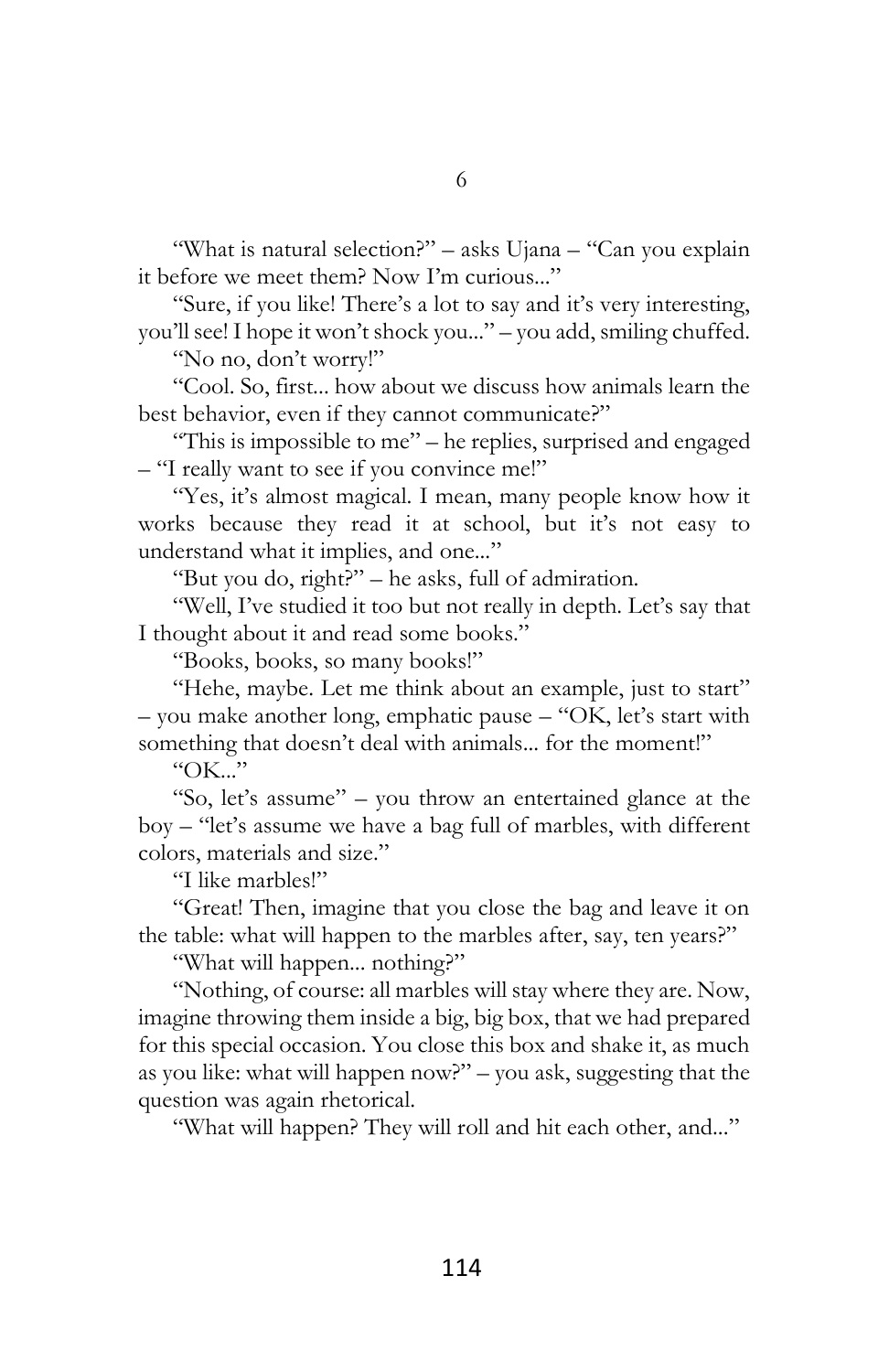"Yep, that's it. Nothing special but now comes the interesting part: what will happen if we make some little holes at the bottom of the box, all of the same diameter?"

"Hmm... can it break?"

"The box is wooden, it's rigid... it won't break."

"OK... So, some marbles will fall, I guess… the smallest ones, while the others will..."

"Yes. Now, keep shaking our box for a few minutes or, better, a few hundreds of thousands of years. What will happen now?"

"That all the marbles that could fall have fallen, and the others are still... rolling?"

"Exactly! Now, if one day one of your friends came to visit you and asked you to open the box, what would she see?"

"She would see those marbles that didn't fall, of course..."

"Yes: she would see all those marbles that are larger than the hole. So, overall, she would see many colors, materials and sizes, but not all sizes... because some of them *did not fit* the box."

"Clear."

"And even more: if you tidied your room, removing the other marbles that had fallen, she might even think that you never had any small ones at all... but you know that this is not true!"

"OK."

"OK, cool. Do you see what I'm trying to say?"

"I see only a bunch of marbles in a wooden box."

"Hmm... fine, but you got the big picture. Now, let's switch to animals and see what happens with them. Have you ever read the example of the giraffe with long and short necks?"

"Nope..."

"Super cool. Imagine giraffes in the Savannah: a huge plain, with only few high trees and nothing more. Now, let's assume that, long ago, there were giraffes with a long neck as well as with a short one. Unfortunately, since trees in the Savannah are very high, only those with long necks were able to find food while the others... well, you can imagine."

"They died."

"Yes. So, after tens of thousands of years there were no more giraffes with short neck and, for us humans, they exist only with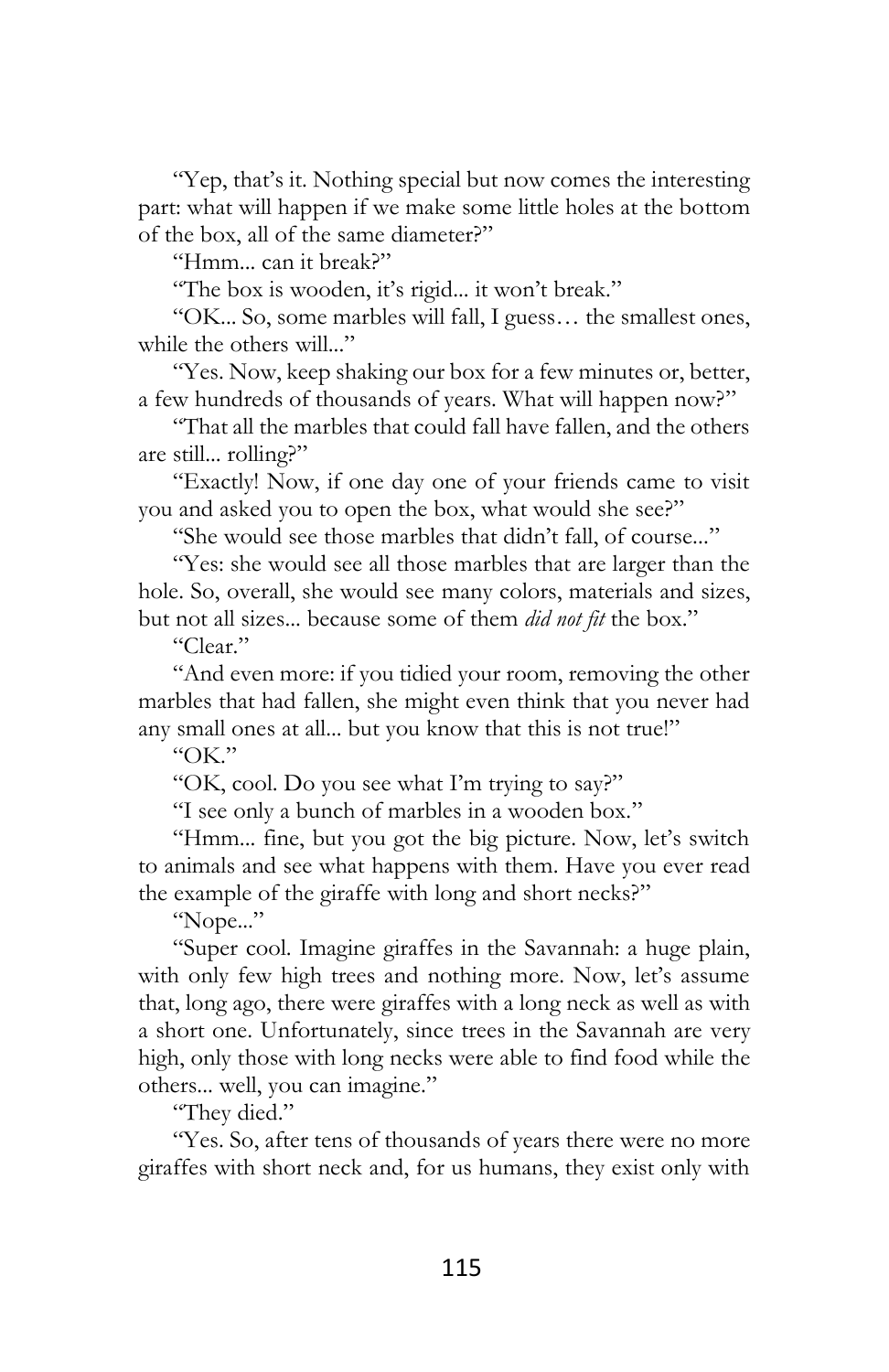long necks. This is true, in fact, but it doesn't look at the process behind this evolution. We only see the result, what survived the challenges of the environment (the box or the Savannah). That's why it's called 'survival of the fittest'..."

"Because only the strongest animals survive, all the others die. I see, it's clear now!"

"No" - you reply sharp.

"What no?"

"It's not the strongest who survives. That's not the message!" "But you just said...!"

"Look, the strongest animal in *that specific environment* survived: *this* is the survival of the fittest!"

 $\cdots$ 

"It may be that those who survive seem 'weaker': smaller, slower, heavier... all characteristics that we consider negative. Still, in some environment, these 'negative' traits can become positive, and the 'strongest' animals are no longer able to compete with them. This is the - harsh - beauty of this process: it doesn't matter how good you are on an absolute scale (which does not even make sense) but only with respect to the competition."

"Wow..." – murmurs Ujana in awe.

"Mind-blowing, isn't it?"

"It is... I thought I understood your examples but only now I realize it. It's shocking, especially when you think about..."

"... us, people?" – you add, calmly and with confidence.

"Yes. I can see that it happened around me, but I didn't realize how general this is. It's... how to say... wow..."

"Glad you appreciate. It's very important indeed! It helps explain almost everything, from animal species to humans and society, how things change in time."

"I see... Anyway, about animals," – he continues – "they don't change when they are alive, right? It's more like... it's the whole species that changes with time."

"Yes, with a lot of time actually: thousands, millions of years. Of course, things are much more complicated in reality than I'm describing now, but this is the intuition behind it."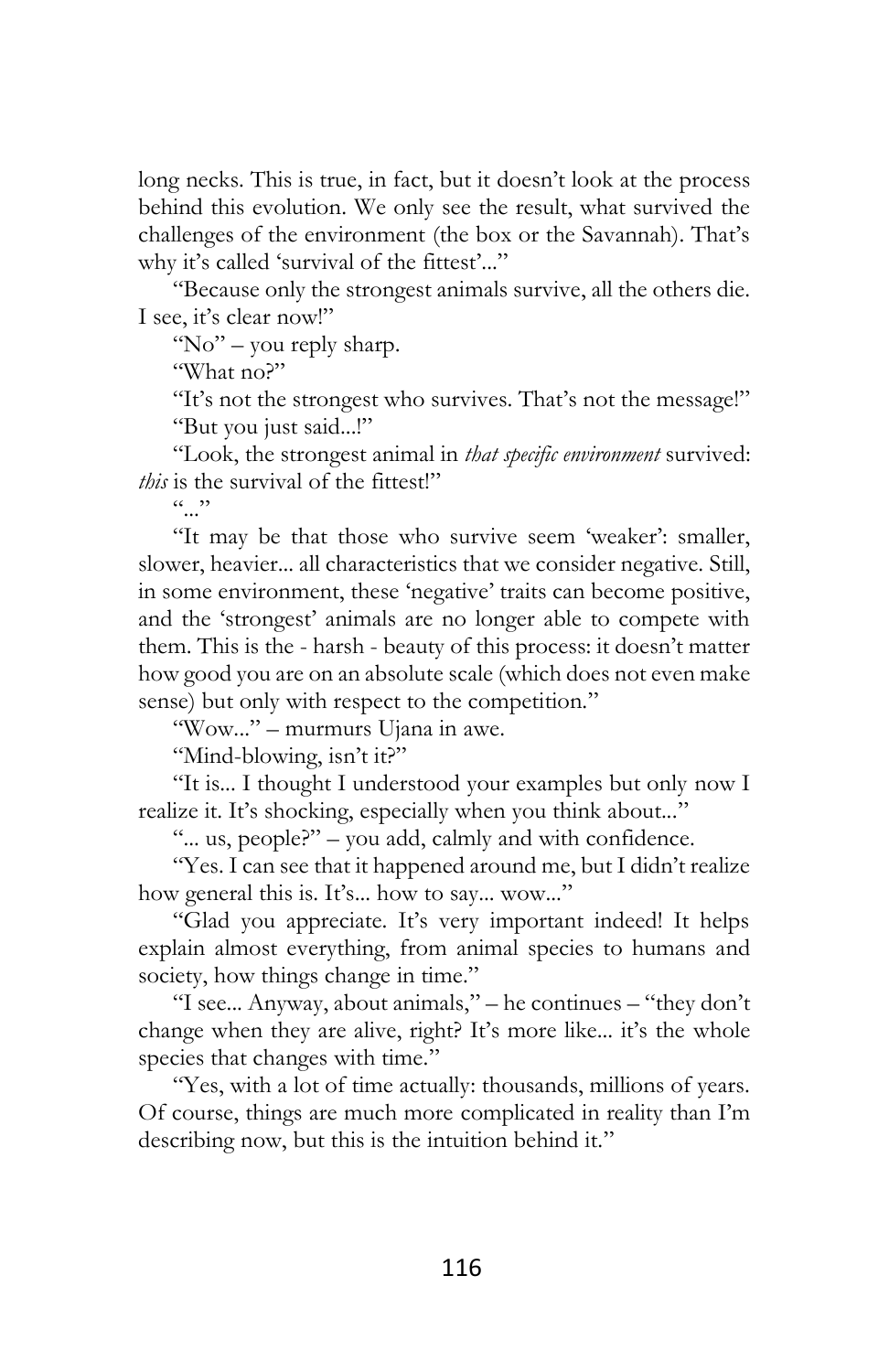"Why is it more complicated? To me it looks fairly simple now that you explained it."

"Oh, so many things influence this process: what I described was so simplistic! To be precise, one should consider that animals are not alone but interact, and that the environment changes with time, or that animals can spontaneously mutate. But this is too complicated, we don't need it to understand natural selection."

"Animals can mutate? Serious?"

"Yes! Sounds weird but it's true."

"Seriously, animals can change without a reason?"

"Hehe, no, that's not how it works, it happens before the animal is born. Let's not think about it now, it was just an example of something random that makes things more complicated."

"Wow! But... how do we know it if it's all random? I mean, if everything is random there is nothing you can predict."

"Are you sure?" – you ask with a sly smile.

"No? Random is random, there's not much you can do."

"I see what you mean but trust me, you can predict interesting things even if almost everything is random!"

"Hey! That's impossible come on, you're kidding me!"

"No, I'm not! I can make an example and you can check it out yourself tomorrow. Ready?"

"I am, but I don't believe you now..."

"Super. So, this is the idea: take again your marbles and box, but this time we make a few changes. First, we insert a pin in each hole, to form a big triangle with many pins at the base and fewer and fewer the more we move to the top: ten, nine... one. OK?"

"OK."

"Good. Then, let's put the box in vertical position and, one by one, we make all our marbles fall in the box."

"Can marbles hit those pins?"

"Yes, that's the interesting part! Each marble will hit the first pin at the top and jump left or right, with equal probability. Is that clear so far?"

"Yes, seems easy but I don't see what you want to tell me."

"Oh, we're almost there, follow me: the first marble will hit the first pin, then one of the two pins at the second level and so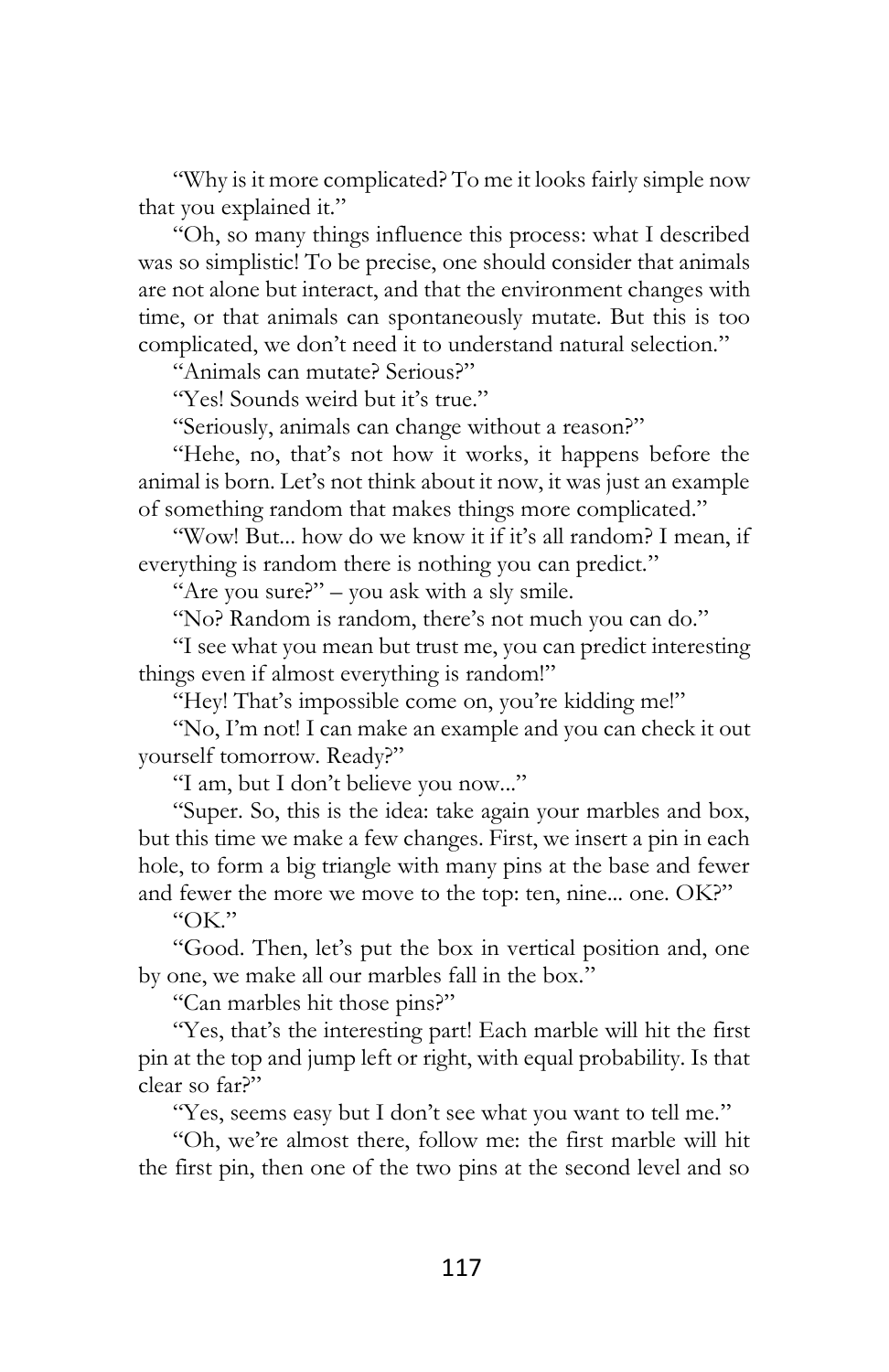on, until the end. If there are, let's say, one hundred pins at the bottom, where will this marble fall?"

"Where will it fall?" – he mumbles – "I don't know, it started from the center, but then each time it can fall to the right or to the left, so I have no idea... But" – he goes on  $-$  "since you ask, the answer must be at the center... is that correct?"

"No, it's not. You were right, the choice between left or right is every time random, so each marble can fall in any position at the base of the triangle. It's natural after all, since everything is random, isn't it?"

"Yes, of course... So why did you promise that we can predict it if every marble falls in any of the positions? If the final position is random" – concludes Ujana – "there's nothing we can do."

"There are no tricks! You can try yourself tomorrow: if you throw one marble the final position is random, if you throw two marbles their positions is random... but if you throw many, more or less the final arrangement is always the same!"

"What? This is impossible..."

"No, it's not! All our marbles will form a huge bell in the box" – as you sketch waving a finger in the air – "and the final shape is always practically the same, every time you try."

"I don't understand, how can they know where to fall? If the first ones fell somewhere, maybe more on the right, how can the next ones fall more on the left to balance it? Also... why a bell? Are you sure they don't form a rectangle, a few marbles here, a few there? I think this makes much more sense."

"Maybe, maybe" – you smile – "but this is not what happens! The reason is actually simple, anyway it's not important now. All this story was only to say that yes, we can predict important information about things in nature, even if (almost) everything behaves randomly. Isn't it beautiful?"

"Let me guess: is this, again, what science does?"

"Hehe, exactly."

"Incredible… why didn't we see this at school?"

"Yep, I know, there's still a lot you have to study before. Even at university if you want to discover more... and it's really cool, one day you'll see it yourself!"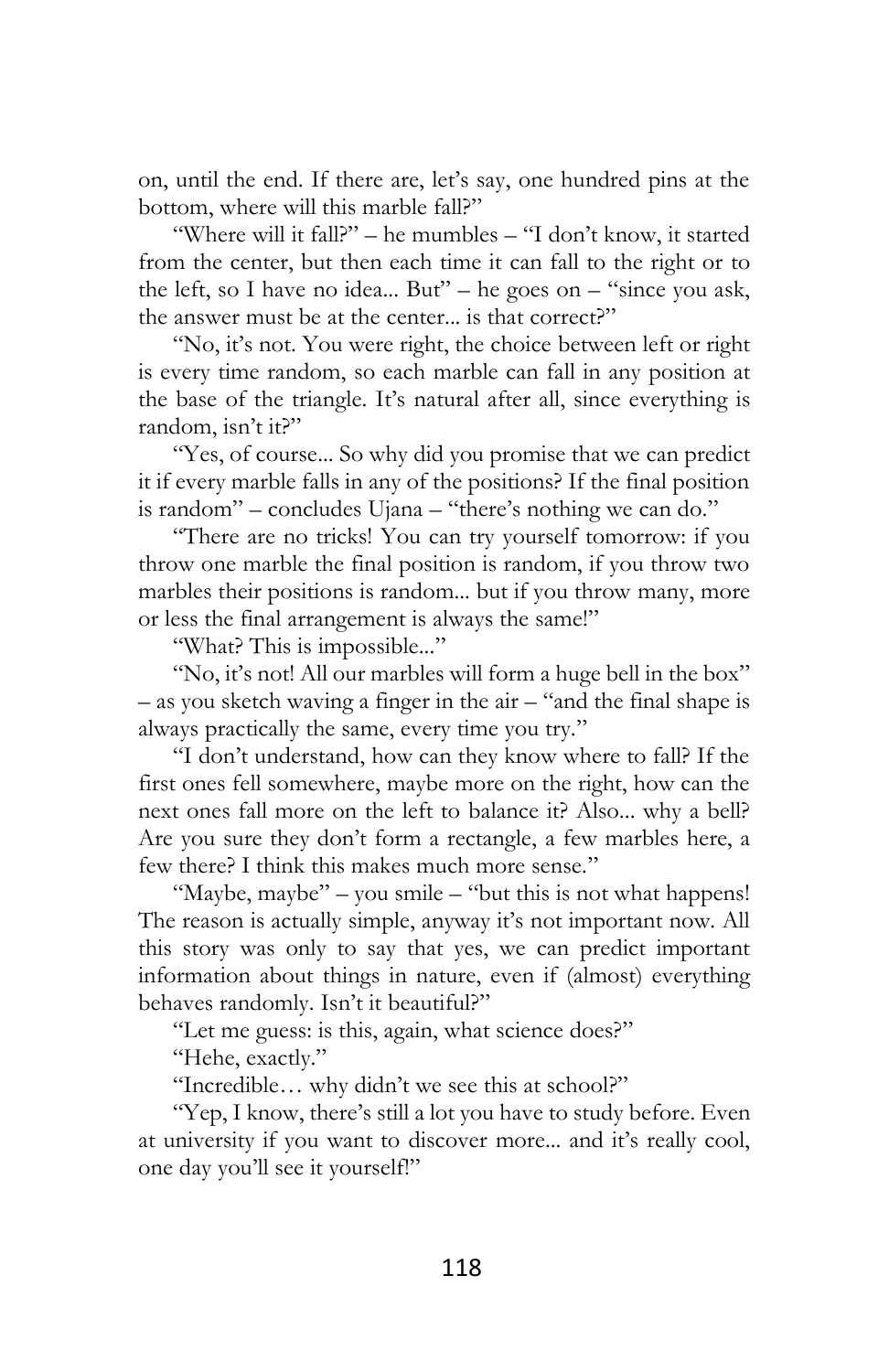You kept walking in silence for a while, thinking about the chat and your reactions. The distant tower was still hidden beyond the bay, while a diffuse darkness had fallen over the seashore. You are eager to put an end to this adventure but, at the same time, you are growing fond of the boy and his stories. You also look forward to meeting his family, and you already picture that moment in your mind, when they hug you and thank you and invite you to their place to celebrate. Maybe they will give a present to show their gratitude, which you will kindly refuse with your greatest smile. Maybe this story will end up in some newspapers... maybe even in the national ones, who can say. This would certainly be an extraordinary conclusion for this long, wonderful outbound journey. Your friends would congratulate with you, and you will be pushed to tell this story over and over again, until they all know it by heart. And who knows, maybe you will stay in touch with his family and, one day, when he is older and wiser, you will meet him again and remember together the beauty of this moment. "Maybe we will walk through these lands again, to commemorate this night and appreciate the beauty of life. Or maybe not..." – you continue – "since, by then, we will both have our own families, and we might not have the chance to meet anymore." A sudden breeze from the ocean makes you turn to the waves, where you find a beautiful moon glare floating light on the water. "How can I forget these moments, and this little boy, with his impossible story?"

Ujana was still walking silently, lost in his thoughts like many times before. He seems to be reflecting on your words, which makes you proud of your choice. "If I keep him focused, we will get there before he realizes it." This was indeed a good strategy, you feel, to prevent awkward initiatives and a bad morale. All you needed was moving on as safe as possible and, at the same time, keeping him engaged on positive talks. Indeed, you also wonder if deep conversations were ideal for that moment. It worked well so far, but it started from the stories of his family: their challenges, his mother's troubles, the book you are carrying. You had no idea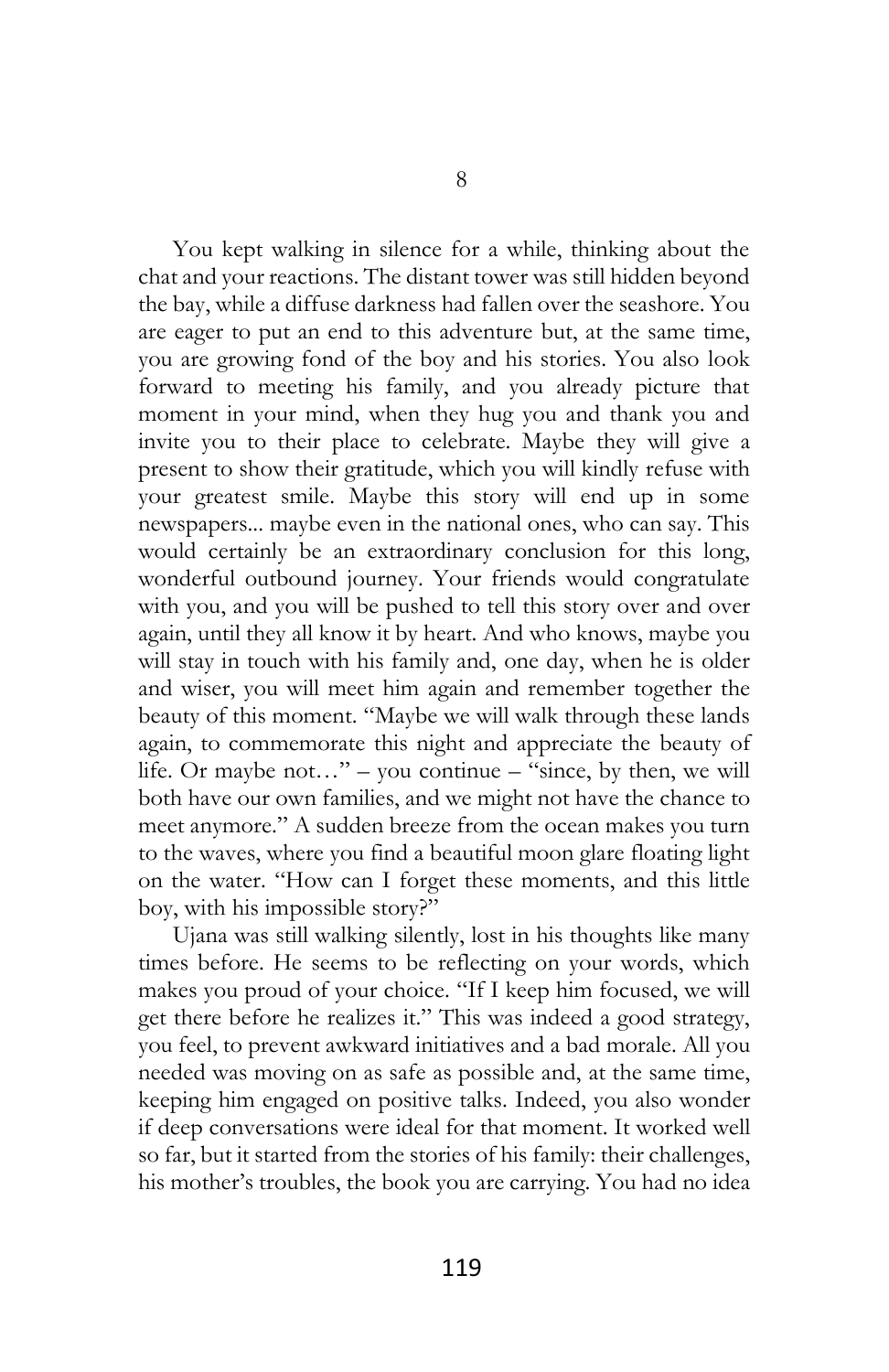for how long you could keep that momentum, which had worked so well since you saw the flashlights. You had no idea until that moment, when he broke the silence and turned his eyes to you with a shy and engaging expression.

"There is one question I wanted to ask you" – says Ujana, all at once – "when you explained how evolution works, especially about animals. Can I?"

"Sure, go ahead! I hope I can answer."

"Of course you can!"

"Ah, come on" – you reply, proud and embarrassed – "it's all very simple! By the way, I haven't told you yet why everything can be explained by natural selection: let's not forget it if you like!"

"I didn't!" – replies Ujana, throwing the wooden stick to the sky and catching it back with a fancy movement – "I was curious to know more about this point, before you tell me about that."

"Great, good idea, then please go ahead!"

"Cool! So, my question is very simple: more or less, how long does it take to animals to mutate and evolve? I mean, a whole species, not a single animal."

"Wow, this is interesting, glad you asked! There's a lot we..."

"I mean" – he interrupts you – "is it something that happens slowly... or can it be also fast?"

"Well, for sure it's slow, extremely slow I'd say, but I was..." "Slower than life?"

"Than what? Life?"

"Life, yes."

"Than our life, like... 80 years?" – you ask incredulous.

"Yes...?"

"Oh, well, how to..." – you stumble on a sincere laugh – "let's say: yes, usually evolution is slower... *much slower* than our lifetime. It takes ages so see changes: you remember, we said thousands, millions of years" – you make a long pause – "but it never stops and happens everywhere, only limited by our limited perception."  $\overline{\cdots}$ 

"This was not too clear, it seems."  $(0, 0)$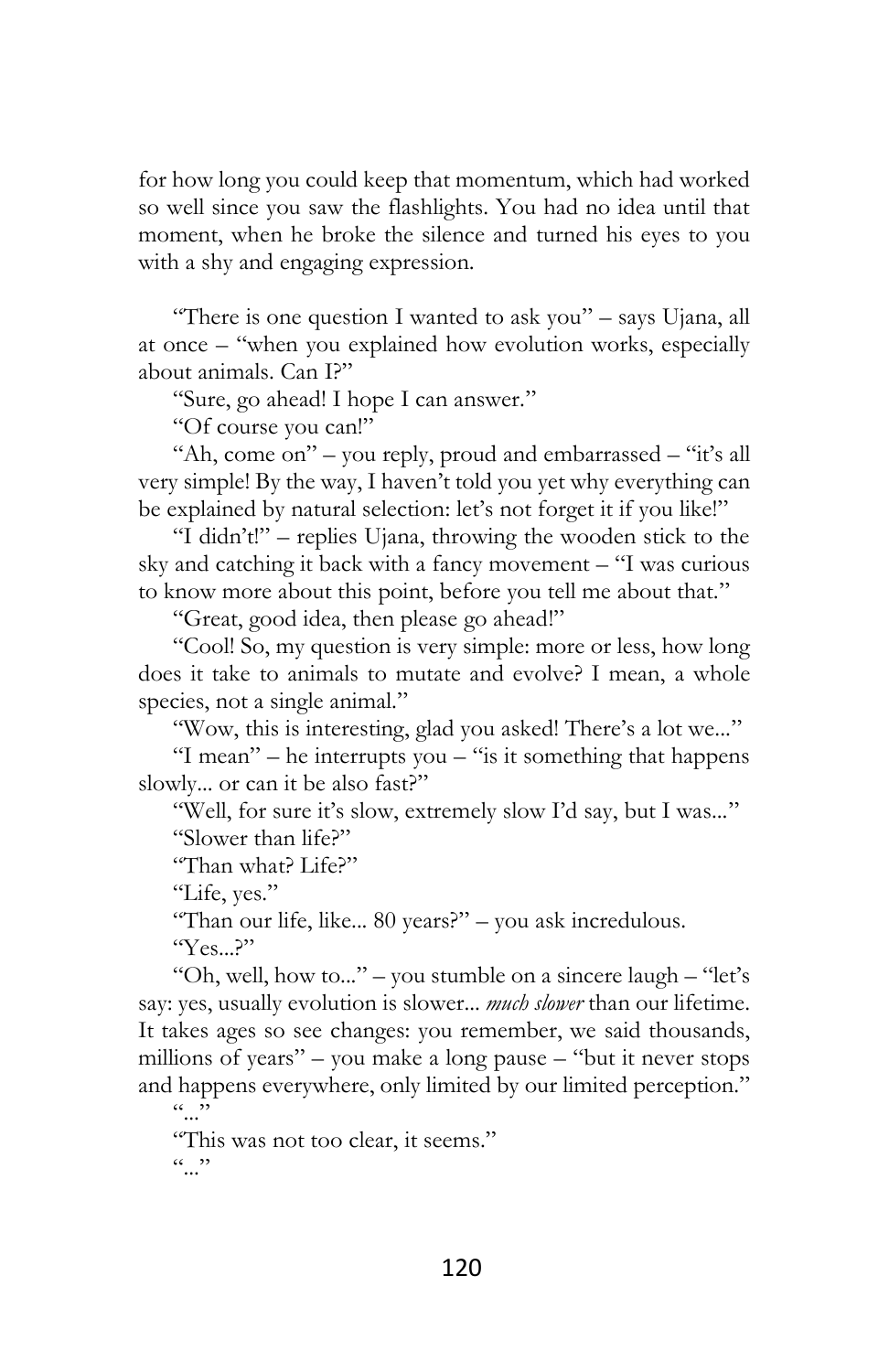"But why did you ask, anyway?"

"Because I wanted to see when the animals in my farm evolve. Do you want to say that I can't see that, ever?"

 $\cdots$ 

 $N_0$ <sup>"</sup>

"No U, I'm sorry... it's not possible to see it. But why did you want to see it? Is there a reason?"

"No no, no special reason: I only liked your explanation so much that I wanted to... I was curious to see how they would change... and how it works. I already imagined fancy shapes and colors for all our animals..."

"I'm sorry to see you disappointed, I didn't..."

"...I'll never see them, and I even don't know why..."

"Hey, don't do like this, please!" – you reply, trying your best to cheer him up – "If I didn't tell you about it you would have discovered it only after a few years... Now, instead, you know something nice and interesting, you should only be happy!"

"Yes, it's not a problem... I'm not sad, I'm only disappointed because I didn't understand that it was so slow. I went too far with my imagination" – he adds, faking a smile.

"I saw that" – you pinpoint, laughing softly – "Let's try not to think about it anymore, OK?"

"OK... but how can you be so sure about it?"

"About what? That evolution takes so much?"

"Yes, what you just told to me."

"Ah, that's easy, I studied and read a few books on the topic."

"Ah... and how can someone know it, if no one has seen it?" "Hey, wait, are you serious?"

"Of course I am, and you?"

"Me too, but I don't understand the question. We know it because scientists studied it and it's explained in the textbooks."

"And that was enough for you, for this topic."

"Well, I'd say it was enough for a general understanding, yes. I'm not an expert, but I think I know what I'm talking about."

"So, you've never asked yourself why this is true, and you've not tried to check it yourself in some way?"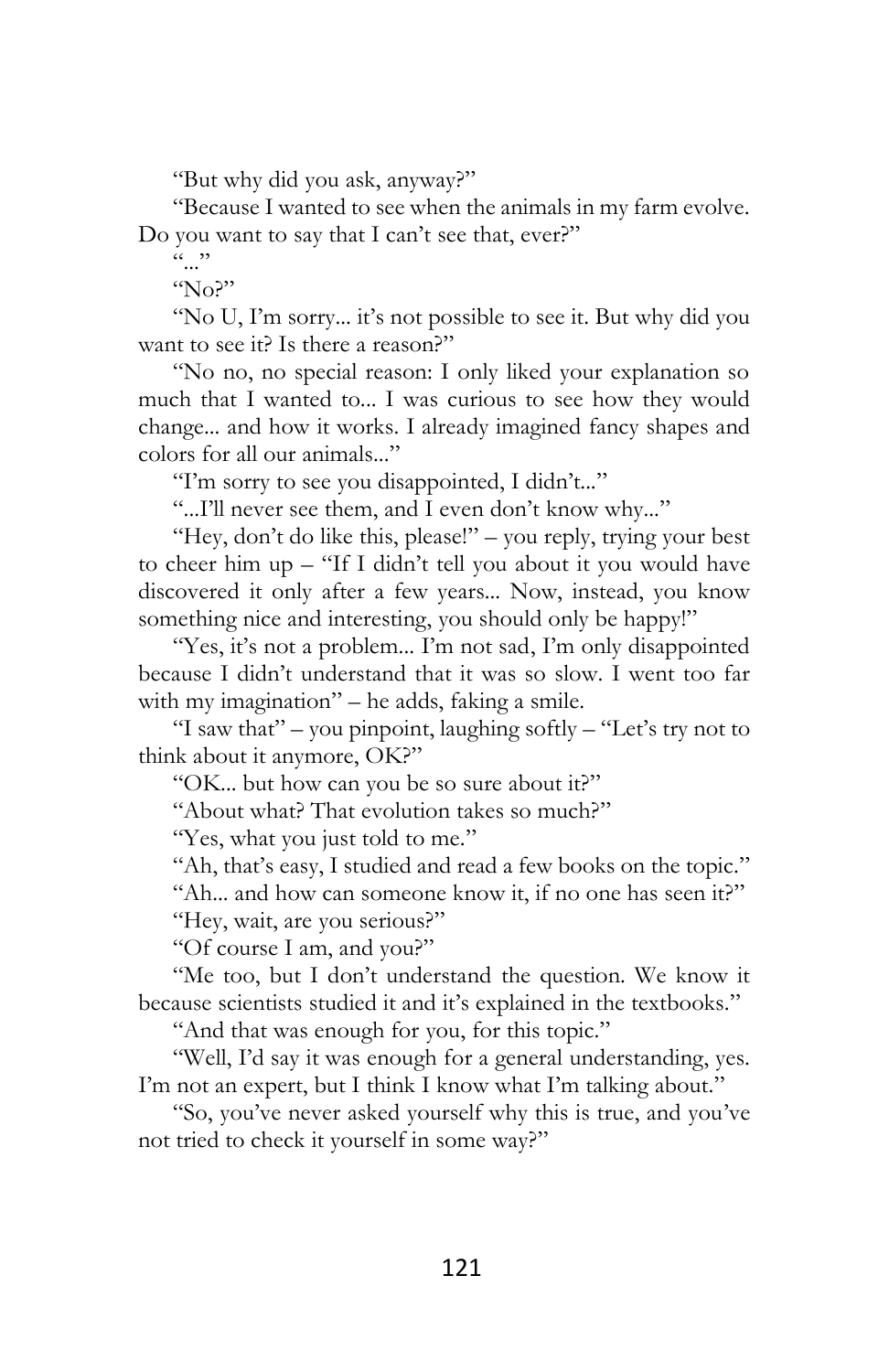"No U, why should I? Many other scientists have worked on it in the last century, since the first works by Darwin and others."

"Why? It's you who said 'The vast majority of people blindly believes in what science tells them, with no critical spirit'..."  $\cdots$ 

"So, don't you say anything now? Seriously?"

"Can you calm down please? What is all this insistence?"

"Sorry but, after that, I didn't... I didn't expect that you would tell me this stuff, that you don't know it."

"That I don't know what? How can we know that evolution works this way?"

"Yes. Do you?"

"Yes, I do. Happy now?" – you reply sharply.  $(0, 0)$ 

"Good. First, please calm down. Second, we know it because scientists have studied it. Third, they discovered it by observing the behavior of many, many animals, their colorful appearance, their ingenious strategies, now even their genome (whatever that is) and it all makes sense only if we assume that an evolutionary process is going on. We also found fossils that show intermediate stages of evolution... quite impressive, as you can imagine."

"OK. But this doesn't tell us that it takes so much time, it only says that it works."

"Yes, somehow it's true, but scientists have calculated that, in order to work, this process must be very slow. As slow as we said before, unfortunately. I cannot go into detail, it's not easy, but there's even more concrete evidence out there. Trust me!"

"OK, it's complicated" – he replies disappointed – "but you say you believe it because a textbook says that scientist discovered it... but how did you check it yourself, if it's so slow?"

"How can I check it myself? Well, easy: I cannot! At some point, we all should stop and trust each other's expertise: scientists should trust the bakers, the tailors and so on."

"And how can you be sure that the information is correct and that scientists have studied it, if you can't check it?"

"Well, you can't always prove that it's correct, you simply trust the authors. Every now and then, you can even spot some typos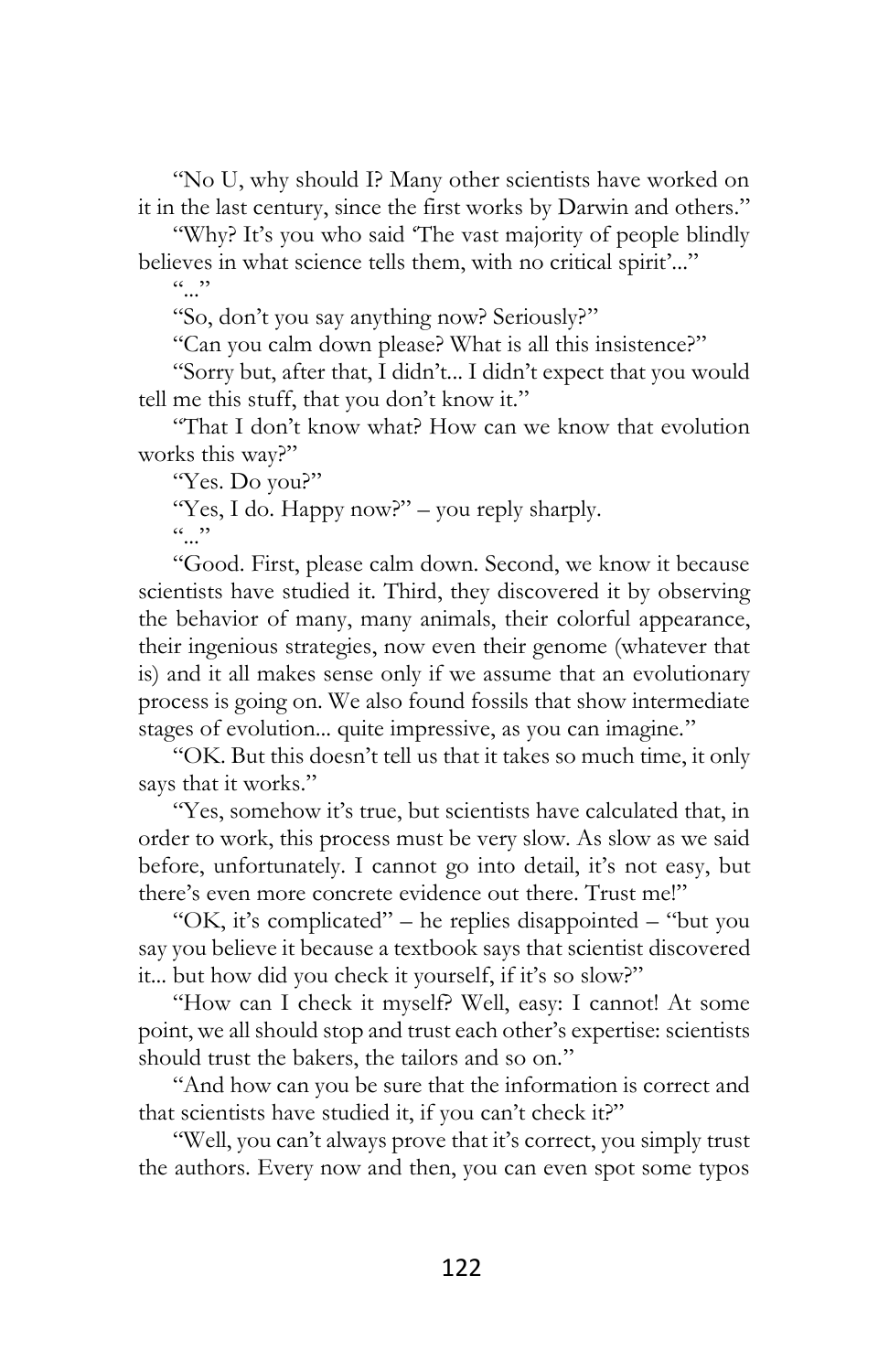or errors but, overall, you can rely on the content. This comes without saying, though, don't you think?"

"I don't know, I don't understand anymore what you told me. How can you live your life with a critical attitude, as you said, and at the same time trust textbooks so unconditionally?"

"OK, fine. First, trusting the content of a textbook is not something you should do passively, just because there can be small errors, as I said. So, one should trust the author and, at the same time, read the content critically: it's unlikely to spot a mistake but absolutely not impossible."

"But this is not possible: how can I find a mistake if I am just learning from that book?"

"Well, in that case it's more difficult, and maybe you can't do it in the first read. But, if we are where we are, it means that maybe we can rely on books, don't you agree? Seems fairly simple to me, aren't you making things unnecessarily complicated?"

 $\cdots$ 

"Being critical is good, being always skeptical is not a good idea: it might help you in some situations, but society is built upon a common trust that we..."

"No, I'm not making things more complicated. Don't take it bad, but I think it's you who's confused in the first place."

"Me? Why would I be confused?"

"Because you told me to be always critical, and to beware the words of unreasonable people, and now you tell me that you trust the words of scientists whom you've never met, through the content of books written by other people, on something that you cannot check yourself in any way?"

 $\cdots$ 

"Does it make sense to you, seriously?"

"I don't know what..."

"You know what?" – insists the boy – "Now I'm even more" confused than before."

"Why?"

"Because I've always trusted my textbooks, and you've done the same apparently. But then you come and say that I should not trust unreasonable people and be critical, as much as possible."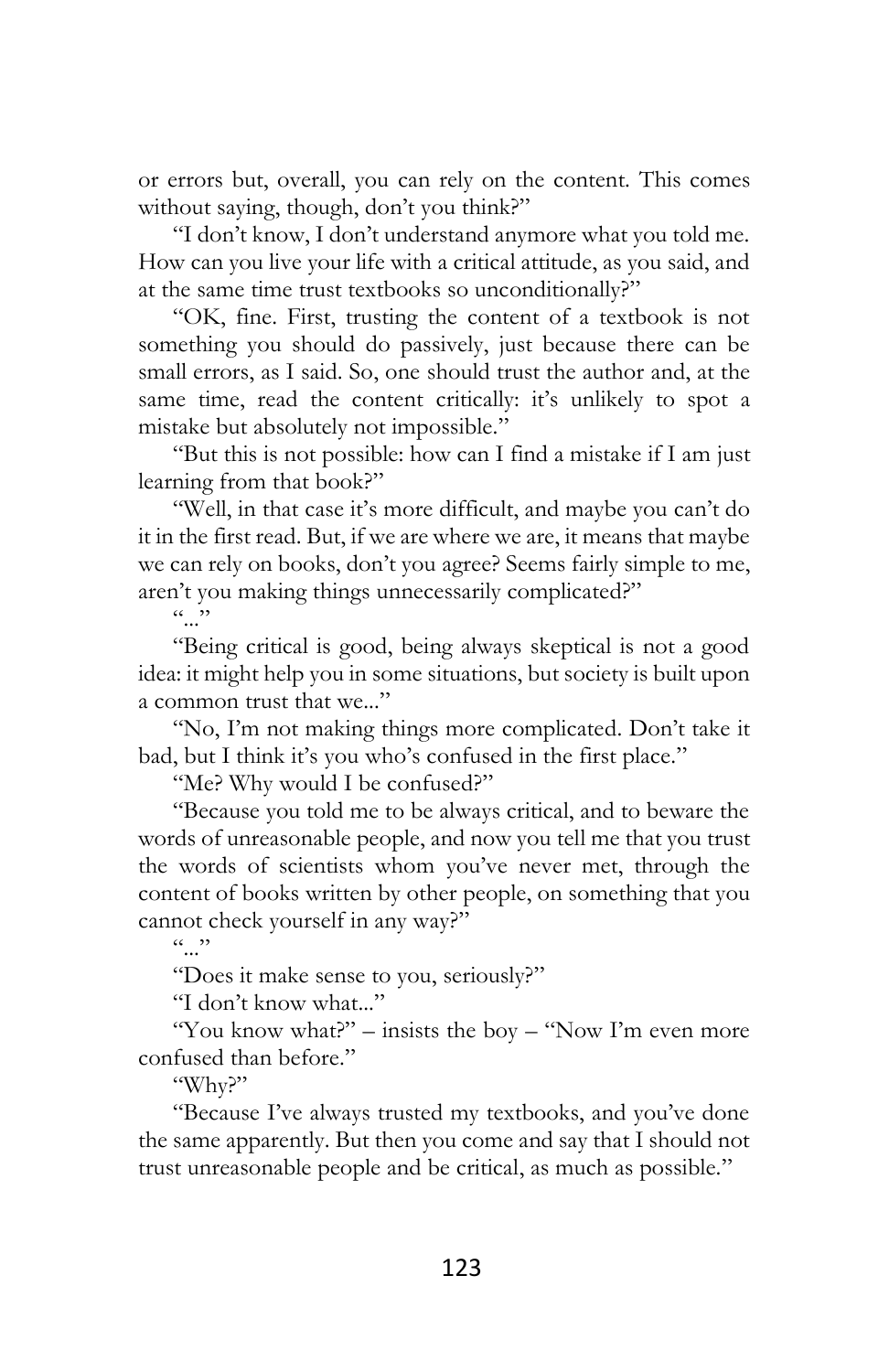"I got it, you told me already, so what?"

"So, now I should trust also the content of other books like fairy tales or the Bible, with all the wonderful miracles that are described in detail, and the anecdotes about Christ and all the saints who followed him."

"Hey, wait..."

"It's the same story. Plus, the source of the Bible is as reliable as the ancient essays on geometry of the Greek philosophers."

"U, please, wait..."

"No, it's even more reliable in a sense: how likely is it that some ancient scholars developed all those impressive theories without good schools, books, warm houses, nothing? Maybe that is all fake, and religion is the only thing we should count on."

 $(0, 0)$ 

"After all, I remember your story about vaccines, where people 'choose to go against the experts and not to vaccinate their children', which, in your opinion, is crazy and dangerous, right?"

"Right..."

"Then, why should believers be discriminated, or mocked, if they can count on so many experts in their community, and they take inspiration from one of the most ancient and important books ever written?"

 $\left( c \rightarrow \right)$ 

"And we can even test its teachings in our everyday life, to behave well with people, be humble, help each other... not like science, with its unverifiable theories like evolution."

3

Everything was still and silent, down there on the seashore: the landscape unaltered for a few long minutes, the bushes static since the wind had dimmed, the sky as painted on the vault of a cathedral. Nothing more to draw your attention away from his thorny observations. Honestly, deep inside you feel you know how to answer, but you didn't expect a child to excavate so much in depth. Moreover, since the only purpose was to distract him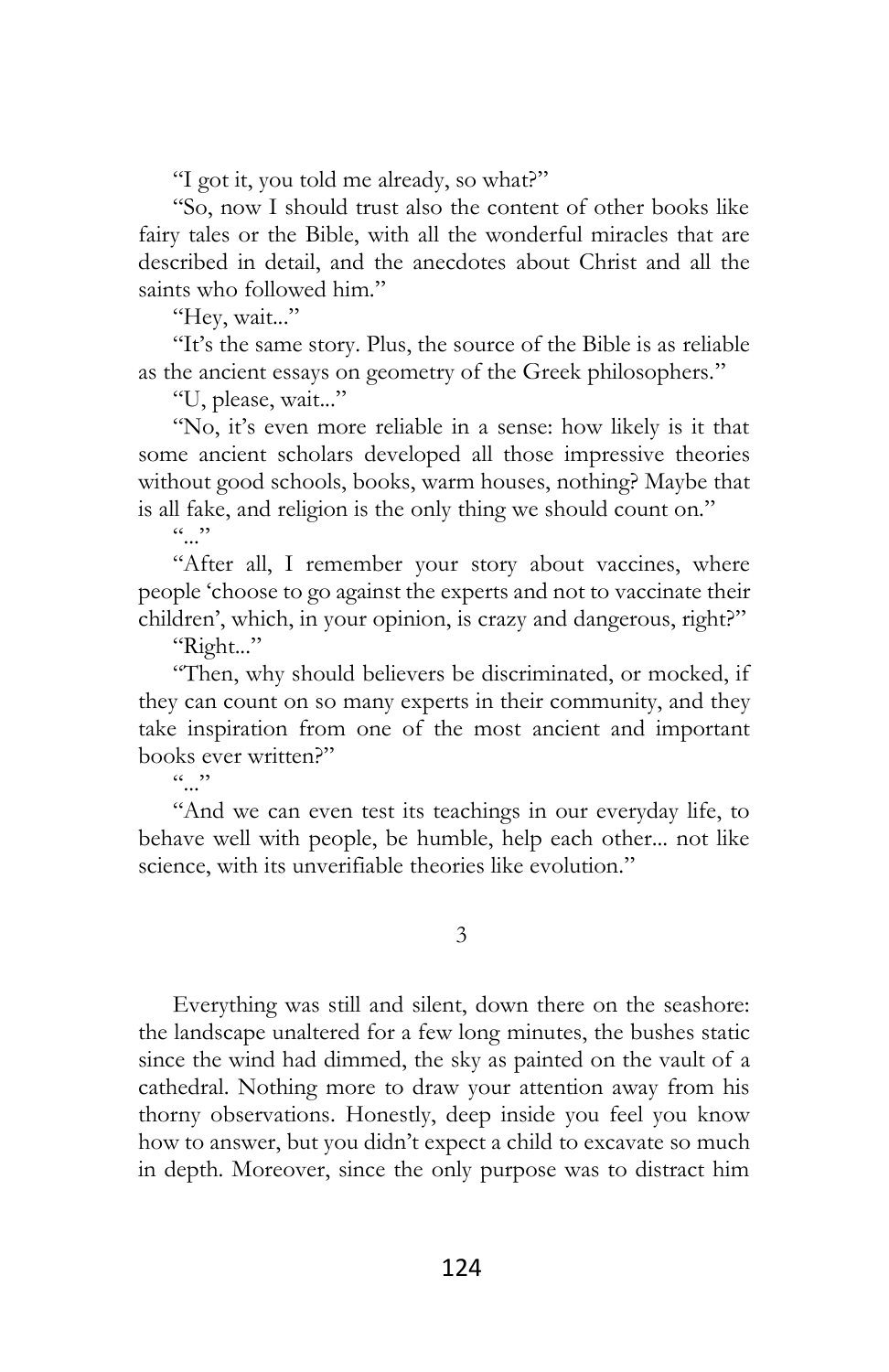and consolidate his confidence, you wouldn't expect him to undermine yours.

Nevertheless, there you are, walking in the young night on a desolate land, with a delicate situation to handle. Seemingly simple, and yet so wearying to make sure everything goes smoothly. Earning his trust and confidence was the uppermost priority at this stage, something you couldn't allow yourself to lose, especially in view of the upcoming fork at the bridge. In the end, though, as you realized you had no second-hand experience to guide your decisions, let alone personal. Hence, after a short time to digest it, you dress your best smile and face the boy with unprecedented self-confidence.

"Can I say something?" – you ask rhetorically after a long and embarrassing pause, to mark the start of your reply.

"Of course, I'm curious now."

"Good. So, you made a very good point" – you try to have him better-disposed – "but that's not the end of the story. There's a lot we can say about it, especially on the role of religion."

"Can you please summarize it first, and then you tell me more? I'll get lost otherwise, since it sounds already very complicated" – he confesses, challenging you to go straight to the point.

"Sure..." – you pause again, theatrically – "So, I'd say you are both right and wrong, at the same time. I would agree with what you said, but there's a point that, somehow, invalidates it all."

 $(0, 0)$ 

"Was it short enough?"

"Yes... but it didn't mean much. I don't know what you don't agree on, so I cannot reply. I only see that, again, you have two opinions, like with my teacher. Is it normal to do like this, do you like it? I've never seen anyone do it before..."

"They're not discordant, not at all: I would agree with you if it was not for my objection, which invalidates the discussion."

"But this is not what you said. This, at least, sounds clearer."

"Fine, if you prefer it, I'm happy with this one. You asked me to be concise and I did my best to summarize it, it was not that easy! If you like, we can talk about it."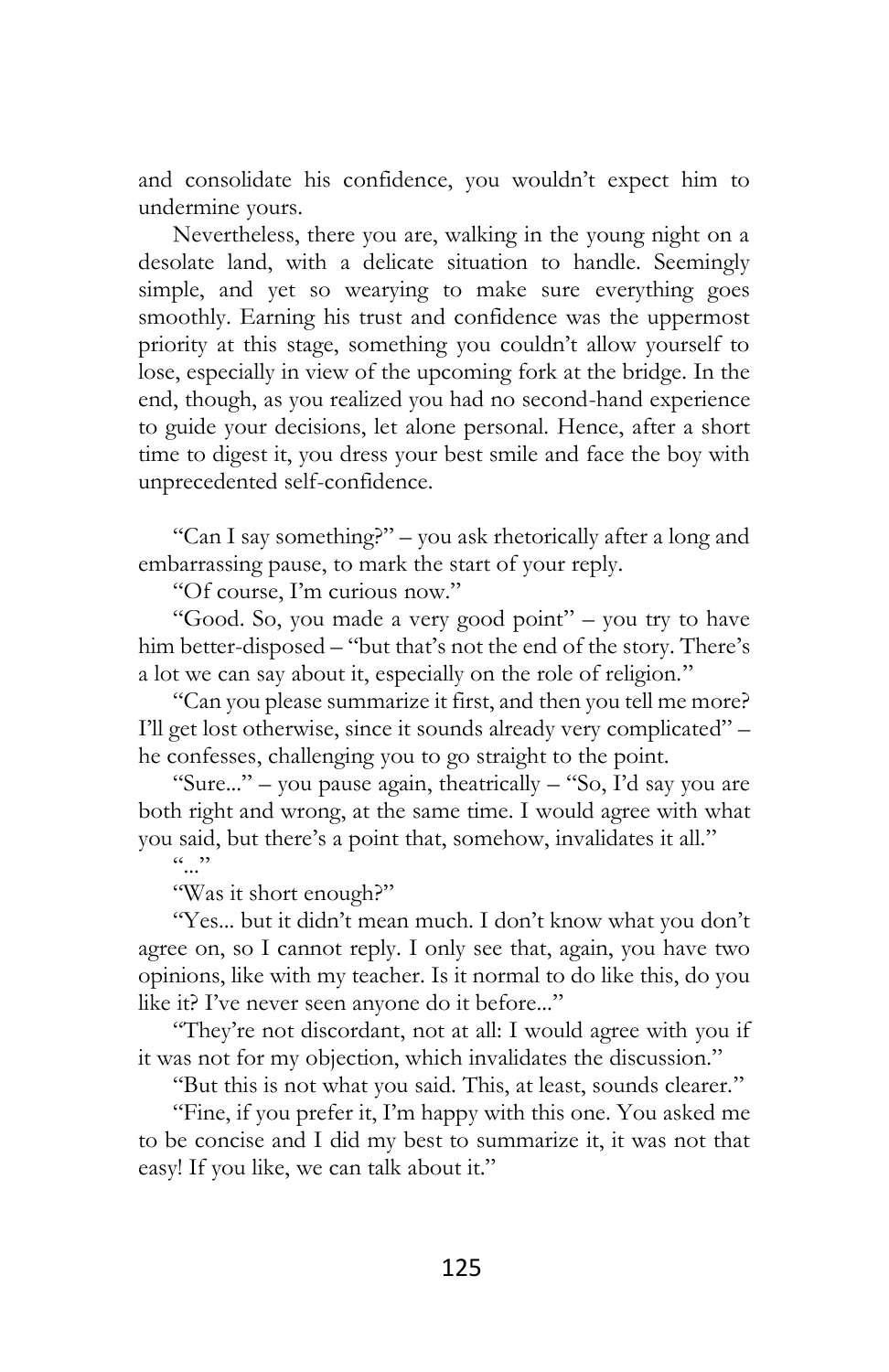"Yes please. Maybe, let's do it before that quay over there?" – he adds, pointing to a shady corner of vegetation with his stick – "There are more things I'd like to ask and so little time."

It was so nice to see Ujana motivated, energetic and positive, even if it was for debating such an unexpected argument. He looked free of the tension and fear for his relatives, and it felt like he gave it for granted that everything would end in the best way. Somehow it was childish, for sure, but it was so much better than having a child prey of anxiety or concerns. The best strategy, then, seems to engage him with his questions, fast enough to keep him enthralled and slow enough to talk until the lighthouse.

"Cool" – you start – "so... first things first: I agree with almost everything you said. As a matter of fact, we (students, people, researchers, everyone) trust the content of textbooks in the same way as believers trust the word of the Lord in the Bible and in the other works. You're right – you stress – there's no substantial difference, the only exceptions being the cases where something can be easily verified by the reader. But since we're not talking about those cases, yes: often we believe in new findings without a rigorous check. To make an example" – you continue – "when a new result is found, we trust the work of reviewers, experts who assess the validity of a result when it's presented."

"How did you say... reviewers?"

"Yes. They are a small group of scientists who are asked to check the content of a work."

"And how many are these reviewers? I mean, for something big like... a powerful theorem?"

"They can be up to five, and they review works within their expertise. They are not only theorems; it can be anything from experimental biology to theoretical economy."

"And these experts... they never make mistakes?"

"Of course they do, even quite often I'd say. Anyway, just to make it clear, don't expect them to redo all the calculations or experiments that they see in the manuscript! They don't have time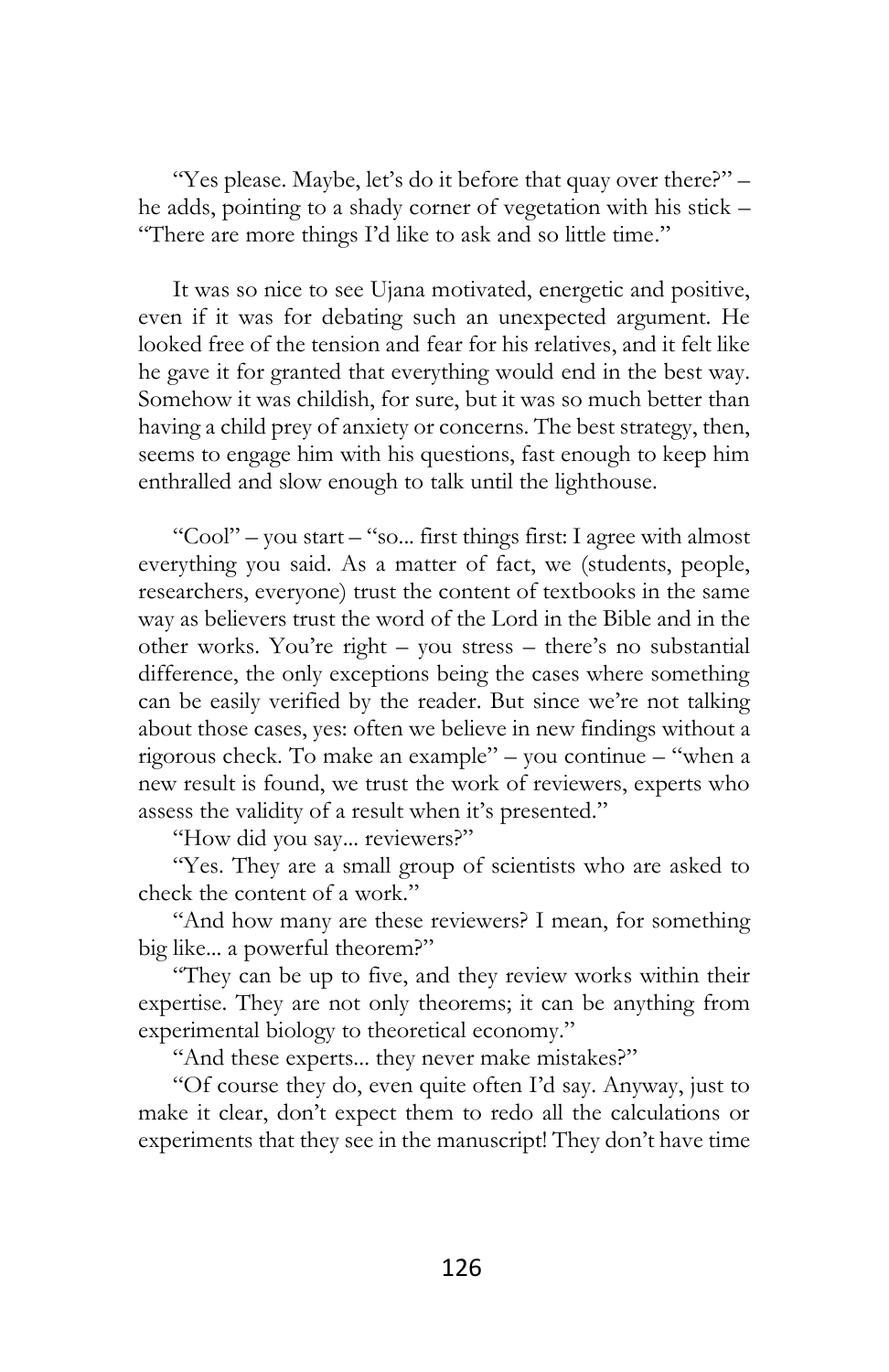for that, they have their own work to carry out... they are even not paid for their service, so you can imagine..."

"Wait, you're telling me that a scientist presents a discovery, sends it to them and they make only a quick check? And then, if they accept it, it's printed for everyone to read in a textbook?"

"Well, things don't go exactly as you described, it's a bit more complicated but yes, this is what happens every day in science."

"Then, how can we be sure that it's correct, if no one checked it very carefully?"

"It's unlikely that results are completely wrong. Sometimes, they spot some flaws in the work and, in that case, they send it back for improvement. Other times they may overlook the error and the work is accepted anyway... but, eventually, the community realizes it and the results are corrected or discarded."

"..." – he looks at you with skeptical eyes.

"Look, this system has worked well for decades, even though it's far from perfect."

"But you can't know it for sure, can you?"

"No, you can't, but look at what we achieved only in the last century: don't you agree that this process must work well?"

"I only see that we trust books that can contain things that no one has ever checked carefully, about theorems or experiments that no one can do at home. Do you know how I call this?"

"No, how..."

"You know it, don't pretend" – he replies with a sly smile.

"Would you call it religion?"

"Yes. To me now it's clear that science is only religion."

"Are you serious, again? I can..."

"Come on" – he interjects – "it's you who 'can't tolerate all the people who make fun of conspirators, when they are the first who have no clue about why things work as they do'. I didn't know science worked this way, I thought it was more..."

"... reliable?" – you try to guess, to show that you are following and that you are not scared by his arguments.

"Reliable, yes... but that's not all. You also said that we should be wise and respect superstitious people: fine, I agree, I'm happy you told me. Then, you explained that science is never certain but,